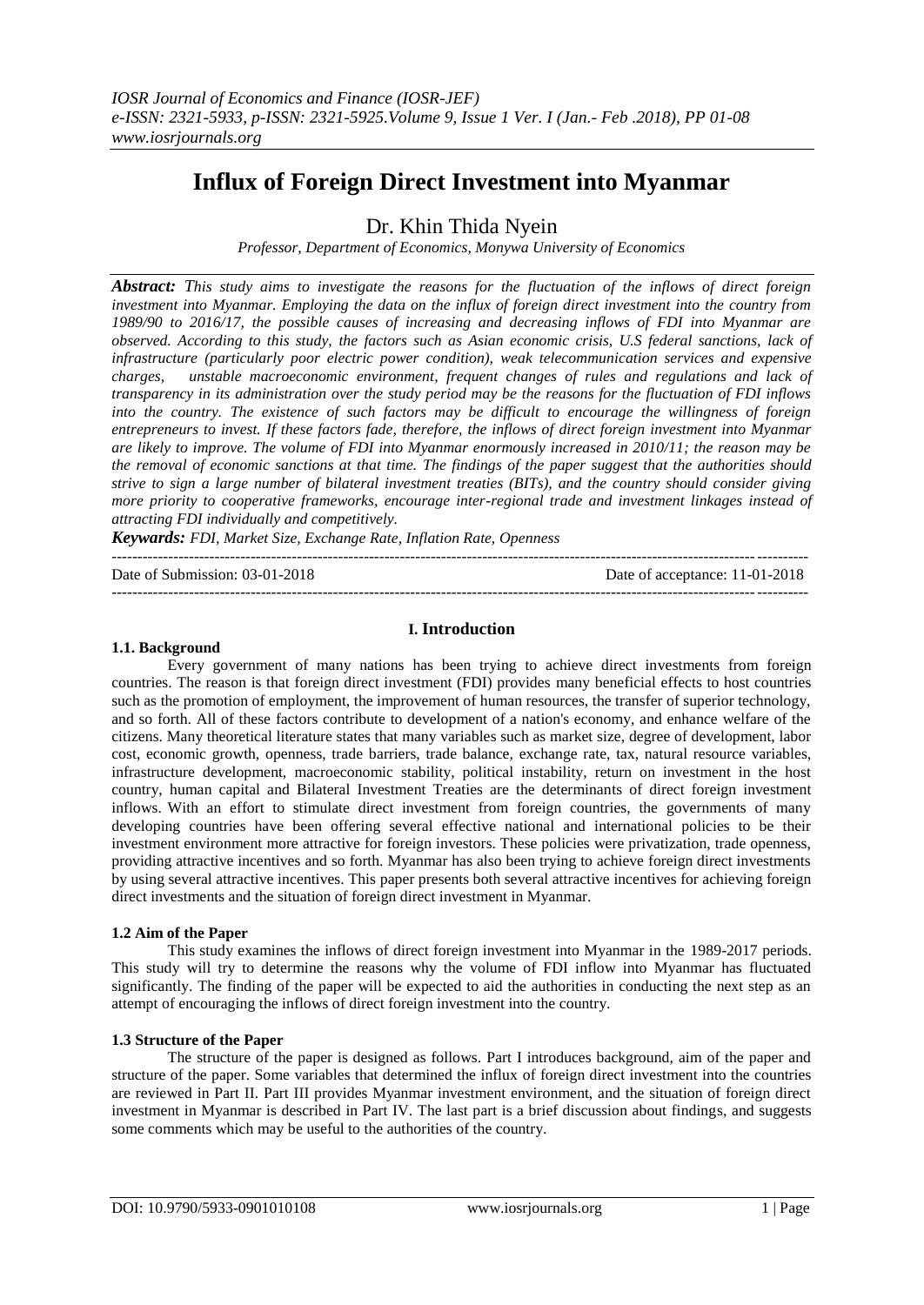# **II. Literature review**

A number of empirical studies which have analyzed the determinants of foreign direct investment inflow (FDI) have been conducted by a number of scholars. There are many variables which determine direct foreign investment inflows according to many scholars and researchers. Among many variables in determining FDI inflows, market size, usually measured by gross domestic product or per capita GDP in considering actual market size, is a significant determinant of FDI flows. There is a strong and positive relationship between market size and FDI inflows, especially for market seeking FDI, which aims to set up enterprises in a particular country to supply goods and services to the local market. (Schmitz & Bieri (1975), Swedenborg (1979), Dunning (1980), Kravis & Lipsey (1982), Culem (1988), Sader (1993)) As potential market size, growth rate of GDP is considered by many scholars. Bandera & White (1968) and Culem (1988) reported a significantly positive impact of growth on FDI.

A number of empirical studies analyzing the fact that exchange rates affect FDI flows include Cushman (1985), Froot and Stein (1991) and Kohlhagen (1977). Depreciation of the host country's currency stimulates the inflow of FDI and conversely the appreciation of the host country's currency leads to decreases in the inflow of FDI according to these studies. Macroeconomic stability of a country embodies its strong economic condition, and this factor stimulates foreign entrepreneurs to invest that country. To measure whether the country has macroeconomic stability, inflation rate is employed as a proxy. Apergis and Katrakidilis (1998) and Balasubramanyam (2001) reported that high rate of inflation is negatively related with the influx of direct foreign investment.

The degree of openness, mostly measured by the ratio of exports plus imports to GDP, may have mixed and ambiguous impact depending on the types of FDI. It has a negative effect on FDI if investment is market seeking FDI, because according to tariff jumping hypothesis, foreign firms that want to enter local markets may decide to set up subsidiaries in the host country if they have some difficulties to import their products to the country (Horstmann and Markusen; 1987, and Smith; 1987). In contract, openness has a positive effect on FDI if the nature of FDI is export oriented, since trade protection generally means higher transaction costs associated with exporting, multinational firms may prefer to locate in a more open economy. Kravis & Lipsey (1982), Culem (1988), and Edwards (1990) observed that openness has a positive effect on FDI. Political instability of a country could not be able to attract foreign entrepreneurs to initiate in that economy. Singh and Jun (1995), and Quazi and Mahmud (2004) found the significant negative impact of political instability on direct foreign investment.

# **III. Myanmar Investment Environment**

After changing from centrally planned economic system to a market oriented economic system in late 1988, the government promulgated the Union of Myanmar Foreign Investment Law (FIL) on  $30<sup>th</sup>$  November, 1988. The major objectives of foreign investment law are as follows:

- (1) promotion and expansion of exports
- (2) exploitation of natural resources, which require heavy investment
- (3) acquisition of high technology
- (4) supporting and assisting production and services involving large capital
- (5) opening up of more employment opportunities
- (6) development of works which would save energy consumption, and
- (7) regional development
- (Ministry of Commerce 2006, p.6).

According to Notification No (7/94), moreover, the Government of the Union of Myanmar formed the Myanmar Investment Commission (MIC) on 3 August 1994 to supervise and administer the Foreign Investment Law (FIL) and Myanmar Citizen's Investment Law (MCIL). In line with the Notification No. (59/99), the government reformed the commission on 3 December 1999. There are five full time and five part time members in this commission, and all are ministers. The commission undertakes the obligation to Trade Council and Cabinet (Ministry of Commerce 2006, p.6 and 7).

According to FIL, foreign investment activities can be made in any form of the followings:

- (1) the wholly foreign owned investment
- (2) a joint venture with Myanmar citizen
- (3) an individual, a private company and a co-operative society
- (4) a State-owned enterprise.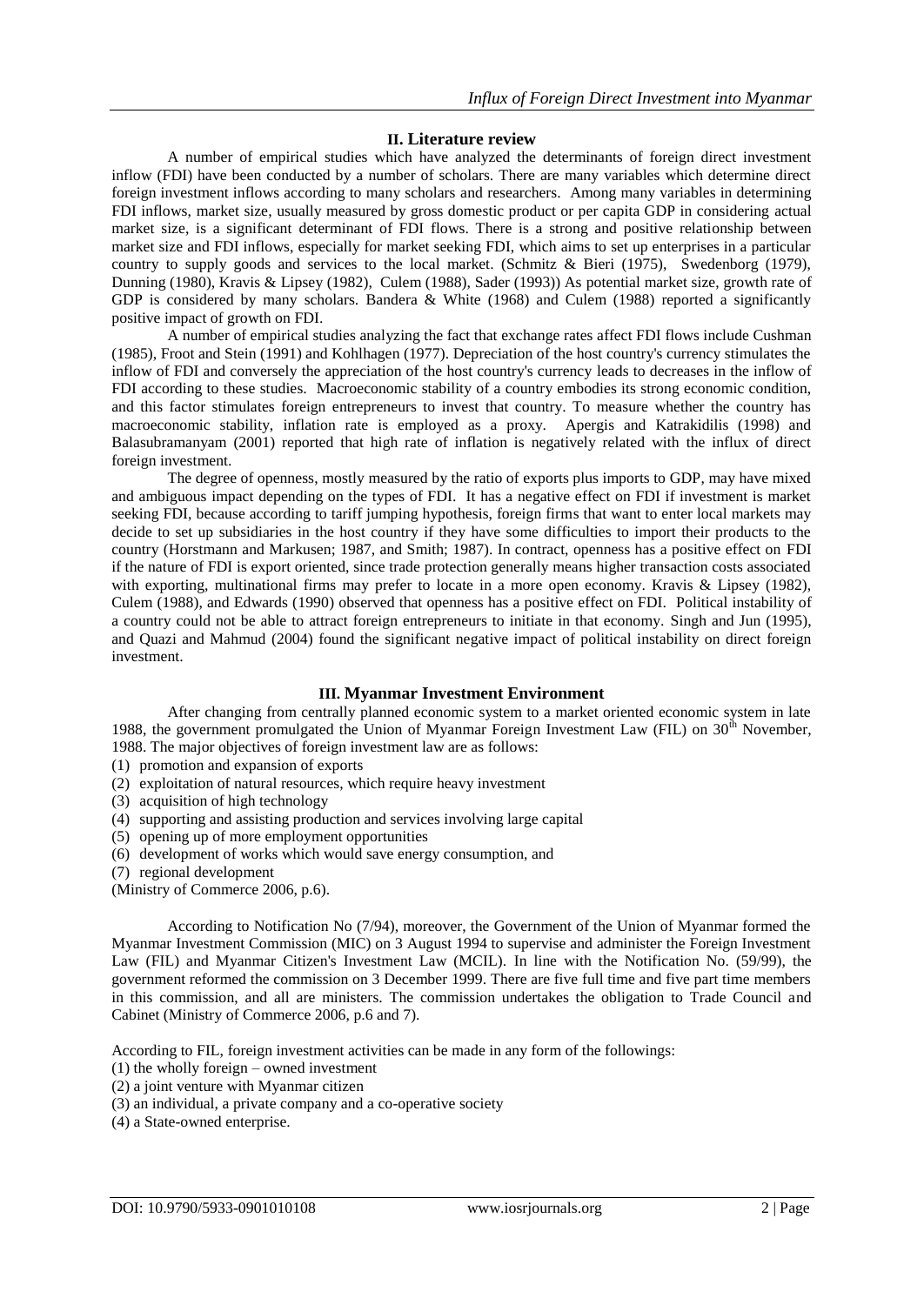In order to flow more foreign capital into the country, the FIL provides investment incentives and guarantees to potential foreign entrepreneurs. These incentives are as follows:

- (a) exemption or relief from income-tax on reinvested profits within one year,
- (b) accelerated depreciation rates approved by the Commission,
- (c) fifty percent relief from income-tax on profits accrues from exports,
- (d) the right to pay income-tax on behalf of foreign experts and technicians employed in the business, and the right to deduct such payment from assessable income,
- (e) right to pay income-tax on the income of foreign employees at the rate applicable to Myanmar nationals,
- (f) right to deduct Research and Development expenditures from the assessable income,
- (g) the right to carry forward and set off losses up to three consecutive years from the year the loss is sustained,
- (h) exemption or relief from customs duty or other internal taxes or both on import of machinery, equipment, instruments machinery components spare parts and materials used in the business during the period of construction, and
- (i) exemption or relief on customs duty or other internal taxes or both on imported raw materials for the first three years of commercial operation after completion of construction (Ministry of Commerce 2006, p.10).

In 2014, the Special Economic Zone Law was enacted in order to create a center of attention of investors. At present, there are three SEZs in the country; namely, Kyauk Phyu in Rakhine State, Dawei in the Thanintharyi Region and the Thilawa in Yangon Region. Free zones, promotion zones and other zones are established in the SEZs, aiming at realizing benefits for investors.

According to special economic zone law, business related manufacturing, housing, departmental store, banking, insurance, school, hospital and recreational places are allowed to invest. The possible benefits for investors<sup>1</sup> are made known as follows.

| <b>FREE ZONES</b>                                                                                                                                                                                                                                                                                | PROMOTION ZONES                                                                                                                                                                                                                                                 |
|--------------------------------------------------------------------------------------------------------------------------------------------------------------------------------------------------------------------------------------------------------------------------------------------------|-----------------------------------------------------------------------------------------------------------------------------------------------------------------------------------------------------------------------------------------------------------------|
| Income tax exemption for the first seven years                                                                                                                                                                                                                                                   | Income tax exemption for the first five years                                                                                                                                                                                                                   |
|                                                                                                                                                                                                                                                                                                  | After seven years, 50% relief of current legal After five years, 50% relief of current legal income tax rates for the                                                                                                                                           |
| income tax rates for five years                                                                                                                                                                                                                                                                  | second five years                                                                                                                                                                                                                                               |
| reserve fund for the next five years                                                                                                                                                                                                                                                             | After 12 years, 50% relief of current legal income After 10 years, 50% relief of current legal income tax for profit that<br>tax for profit that is reinvested within one year as a is reinvested within one year as a reserve fund for the next five<br>years. |
|                                                                                                                                                                                                                                                                                                  | For the first five years, exemptions from customs duties and other                                                                                                                                                                                              |
| tax                                                                                                                                                                                                                                                                                              | Exemption from commercial tax or valued-added relevant taxation on production machinery and replacement parts;<br>and construction materials for building the business's own facilities,<br>such as factories, warehouses and offices.                          |
| Exemptions from customs duties and other relevant<br>taxation on imports of raw materials for production<br>production; construction material for building such other taxation the next five years.<br>as factories, warehouses and own offices and motor<br>vehicles                            | machinery instrument and necessary spare parts for For the resources listed above, 50% relief of the custom duties and                                                                                                                                          |
|                                                                                                                                                                                                                                                                                                  | The customs and other taxation shall be paid for the importation of<br>raw materials and other goods for production.                                                                                                                                            |
| The exemptions of customs duties and other<br>relevant taxation on the import of trading goods,<br>consignment goods, motor vehicles and other<br>materials which are essential for a business's free-<br>tax wholesale trading, export trading and services<br>of provision and transportation. | For the resources listed above for, the option to apply for a refund of<br>customs duties and other taxation paid on importing them, if the<br>goods they help produce are exported abroad or into a Free Zone.                                                 |
| The option to apply for exemption on import tax or<br>Free Zone.                                                                                                                                                                                                                                 | value-added tax for goods imported from a local or Exemption of commercial tax and value added tax during the<br>Promotion Zone to a Free Zone for the investor of relevant relief period provided in the Special Economic Zone Law.                            |
|                                                                                                                                                                                                                                                                                                  | In all other cases, businesses shall regularly pay the customs and<br>other taxes upon importing raw materials and other goods for<br>production                                                                                                                |

In 2016, Myanmar investment law was enacted to be smooth the progress of investment environment. The objectives of Myanmar Investment  $Law<sup>2</sup>$  are as follow:

(a) to develop responsible investments which do not cause harm to the natural environment and the social environment for the interest of the Union and its citizens;

(b) to protect the investors and their investments in accordance with the law;

1 <sup>1</sup> Ministry of Planning and Finance

<sup>2</sup> Ministry of Planning and Finance

DOI: 10.9790/5933-0901010108 www.iosrjournals.org 3 | Page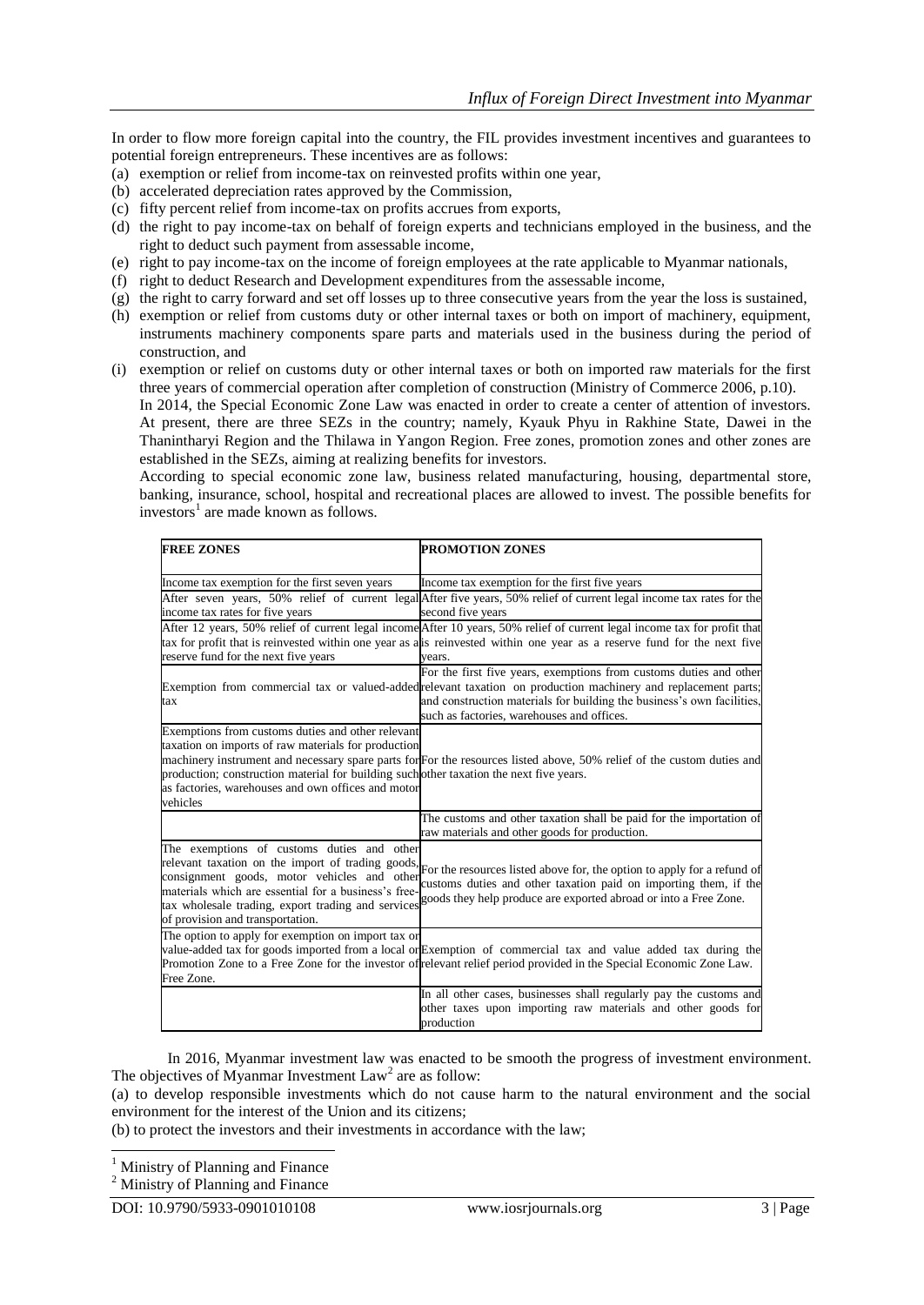- (c) to create job opportunities for the people;
- (d) to develop human resources;
- (e) to develop highly efficient productivity, service, and trading sectors;
- (f) to develop technology, agriculture, livestock and industrial sectors;
- (g) to develop various professional fields including infrastructure around the Union;
- (h) to enable the citizens to be able to work alongside with the international community; and
- (i) to develop businesses and investments that meet international standards.

# **IV. The situation of foreign direct investment in myanmar**

In late 1988, the Union of Myanmar transformed centrally planned economic system into a market oriented economic system. Accordingly, the government introduced a foreign investment law, which provides potential foreign entrepreneurs with several attractive investment inducements. After introducing Myanmar foreign investment law, the influx of foreign direct investment started in Myanmar from 1989 onwards. The influx of direct investment into the country presents at Table (1).

**Table (1)** The Influx of Foreign Direct Investment into Myanmar During the period of 1989/90 and 2016/2017

| Year      | FDI flows (US \$ million) |
|-----------|---------------------------|
| 1989/90   | 449.487                   |
| 1990/91   | 280.573                   |
| 1991/92   | 5.893                     |
| 1992/93   | 103.785                   |
| 1993/94   | 377.184                   |
| 1994/95   | 1352.3                    |
| 1995/96   | 668.166                   |
| 1996/97   | 2814.25                   |
| 1997/98   | 1012.92                   |
| 1998/99   | 54.396                    |
| 1999/2000 | 58.15                     |
| 2000/01   | 217.688                   |
| 2001/02   | 19.002                    |
| 2002/03   | 86.948                    |
| 2003/04   | 91.17                     |
| 2004/05   | 158.283                   |
| 2005/06   | 6065.68                   |
| 2006/07   | 752.7                     |
| 2007/08   | 205.72                    |
| 2008/09   | 984.77                    |
| 2009/2010 | 329.58                    |
| 2010/11   | 19999.12                  |
| 2011/12   | 4644.484                  |
| 2012/13   | 1419.45                   |
| 2013/14   | 4106.86                   |
| 2014/15   | 8009.799                  |
| 2015/16   | 9485.55                   |
| 2016/17   | 6650.08                   |

**Source:** Ministry of Planning and Finance

In order to see easily the increasing and decreasing inflows of FDI into the country, the pattern of the changes of the influx of foreign direct investment into Myanmar during the research time span is illustrated in Figure 1. As can be seen in Figure 1, the situation of the influx of foreign direct investment into Myanmar was fluctuating. The volume of FDI inflow into Myanmar has dropped significantly after 1997, except a little increase in 2000/01. Myat Thein (2004) commented that the partly reason why the inflow of FDI is declining is the onset of the Asian economic crisis in July 1997. In 1998/99 and 1999/2000, the approved amount of FDI declined by US\$ 54.396 and 58.15 million respectively compared to US\$ 2814.245 in 1996/97. A large part of FDI inflows were provided by 4 ASEAN countries (Singapore, Thailand, Malaysia, and Indonesia). Thus the noticeable and surprising change in FDI inflows because of the Asian financial crises seemingly shows this circumstance.

In addition, he mentioned that at the beginning of the inflows of FDI to Myanmar, a huge part started with large oil companies, however more investment have been filled up and they are operating now. So this factor could also be a contributory factor. Then again, some of FDI could flow into the country under the Myanmar Citizens Investment Law (MCI) because taxes according to MCI could be paid in local currency. Although FDI inflows declined greatly, the foreign exchange component of investment under the MCI increased in a large size.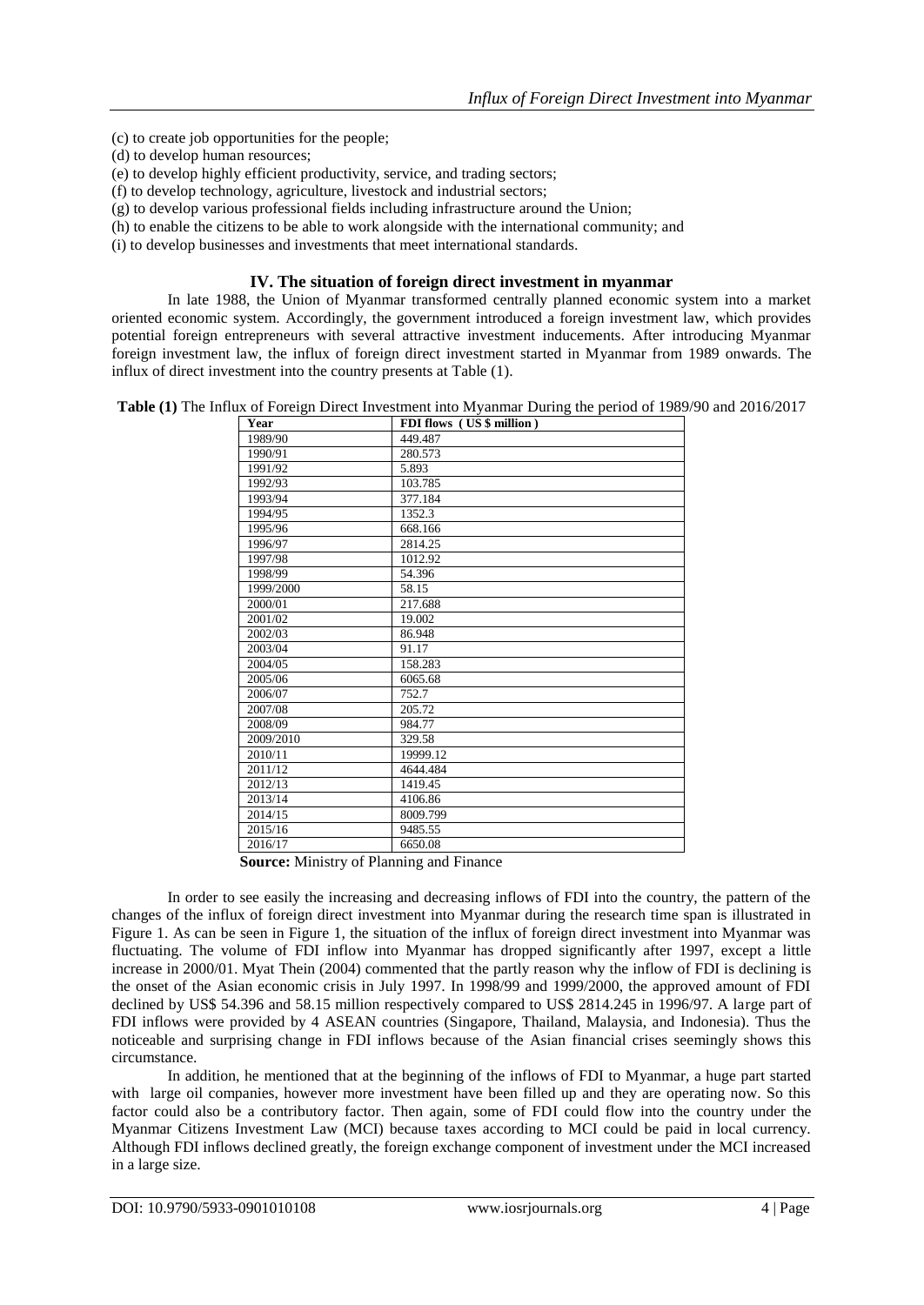

**Figure 1.** The Pattern of the Changes of the Influx of Foreign Direct Investment into Myanmar during the period of 1989/90 and 2016/2017

# **Source: Table (1)**

Moreover, a large number of foreign companies decided to pull out of Myanmar or not to begin doing business here because U.S. federal sanctions enacted in May 1997 forbid new investment in Myanmar by American companies. Apart from the above, the formation of joint ventures is lack in a level of playing field. Regarding the permission to conduct business in Myanmar, according to Myat Thein's (2004) study, the government openly declared the policy which does not give monopoly power to any group or class of people. However, in fact, military occupying companies such as Myanmar Economic Corporation (MEC) and Myanmar Economic Holdings Ltd. (MEHL) are favored compared to private enterprises. This factor could also be an important factor for the instability of FDI inflows.

As shown in figure, it can be said that the situation of the influx of foreign direct investment into Myanmar was fluctuating. The volume of FDI inflow into Myanmar sharply increased in 2005/06. After that, it has dropped significantly from 2005/06 to 2009/10. However, the volume of FDI into Myanmar enormously increased in 2010/11; the reason may be the removal of economic sanctions at that time. Then, the amount of FDI into the country decline again. After special economic zone law in 2014, the volume of FDI inflow into Myanmar increase significantly again in 2015/16. Therefore, it can be said that the influx of FDI depends considerably on investment policy, law, rules and regulations. Looking at the volume of foreign direct investment by sector during the research time span, the oil and gas sector was the main recipient of FDI, and the power sector received the second largest amount of FDI. The transportation and communication sector took the third place in the influx of foreign direct investment into the country. The pattern of the influx of foreign direct investment by sector shows at Table 2 as follows.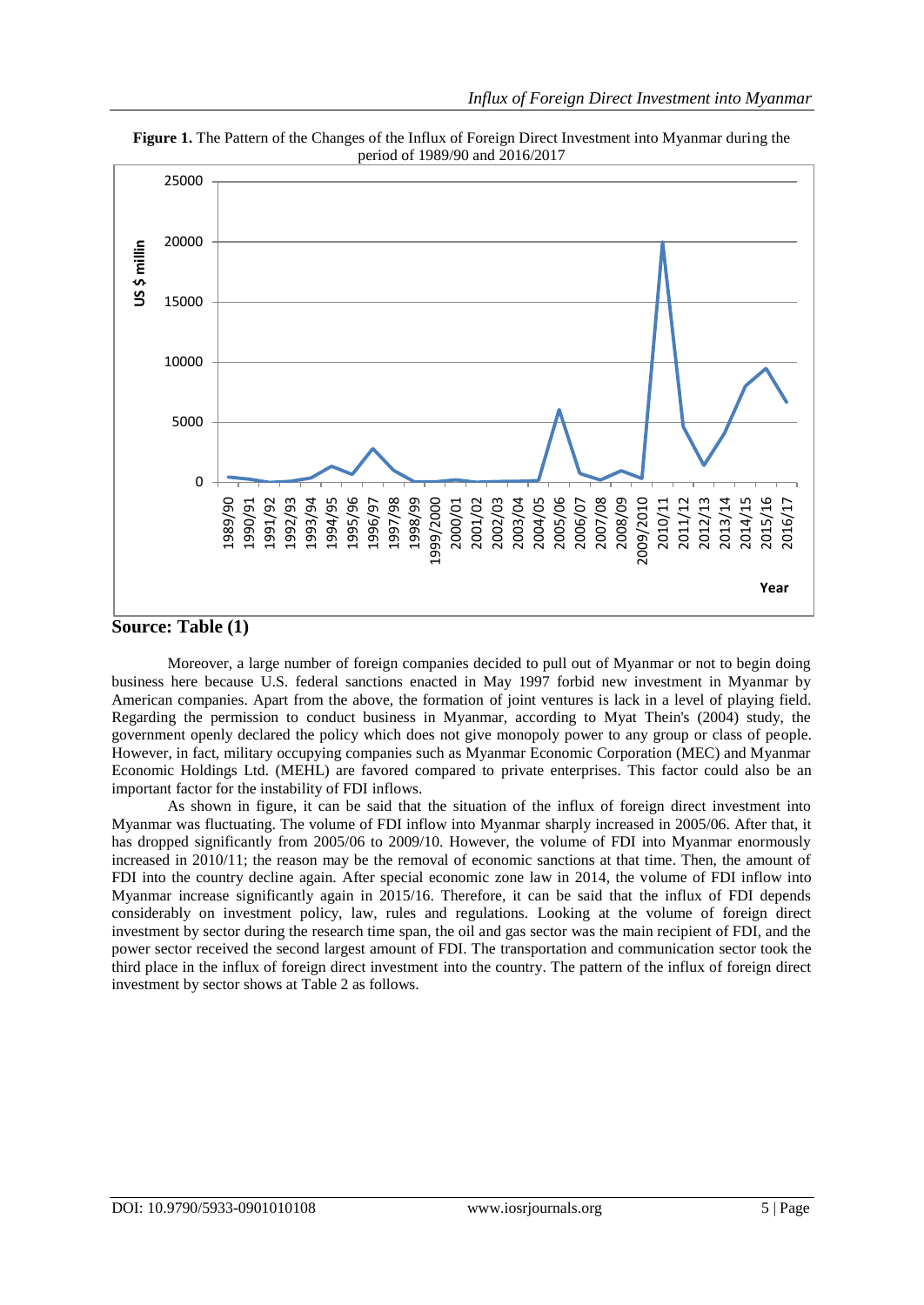|               |              |        |              |               |          | Trans & |             |           |           |       |       |       |          |
|---------------|--------------|--------|--------------|---------------|----------|---------|-------------|-----------|-----------|-------|-------|-------|----------|
|               |              | Fisher | <b>Minin</b> | 0 &           | Man      | Commu   | Η&          | R E       |           |       |       | Other |          |
| Year          | Agri         | v      | 햳            | G             | ū        | E.      | т           | D         | ΙE        | Const | Power | s     | Total    |
| 1989/90       |              |        | 54.1         | 298           | 15.84    |         | 81.5        |           |           |       |       |       | 449.487  |
| 1990/91       |              | 77.31  | 55.1         | 19.05         | 42.71    |         | 86.4        |           |           |       |       |       | 280.573  |
| 1991/92       |              |        |              |               | 5,893    |         |             |           |           |       |       |       | 5.893    |
|               |              |        |              |               |          |         | 3.02        |           |           |       |       |       |          |
| 1992/93       | 2.69         | 5,848  | 33.38        | 44.55         | 13.34    | 1       | 5<br>311.   |           |           |       |       |       | 103.785  |
| 1993/94       |              | 7.604  | 20.37        | 19.5          | 17.75    |         | 5           |           |           |       |       |       | 377.184  |
| 1994/95       |              | 148.2  | 0.5          | 1040          | 76.7     | 1.3     | 86.0<br>6   |           |           |       |       |       | 1352.3   |
|               |              |        |              |               |          |         | 79.1        | 251.      |           |       |       |       |          |
| 1995/96       |              | 13.07  | 155.8        | 14.8          | 21.29    | 118.9   | 9           | 5         | 12        |       |       | 1.666 | 668.166  |
| 1996/97       | 5.99<br>ı    | 17.5   | 178.3        | 695.6         | 923.6    | 47.87   | 114.<br>9   | 623.<br>5 | 181.<br>ı | 17.27 |       | 8.62  | 2814.25  |
|               |              |        |              |               |          |         | 274.        | m         |           |       |       |       |          |
| 1997/98       | 5.67         | 5.819  | 3.331        | 172.1         | 319.2    | 106.3   | 9           | 2         |           |       |       | 3.4   | 1012.92  |
| 1998.99       |              | 4.755  | 4.885        |               | 43.3     |         | 1.46        |           |           |       |       |       | 54.396   |
| 1999/200<br>٥ |              | 3.261  | 16           | 5.25          | 18.14    |         | 15.5        |           |           |       |       |       | 58.15    |
| 2000/01       | 20           |        | 1.112        | 47.55         | 77.39    | 7.885   | 5.25        | 28        |           | 20.5  |       | 10    | 217.688  |
| 2001/02       |              |        |              | 3.25          | 15.75    |         |             |           |           |       |       |       | 19,000   |
| 2002/03       |              | 26.84  | 3.382        | 44            | 13.18    |         |             |           |           |       |       |       | 86.948   |
| 2003/04       |              | 26     | 1.45         | 54.3          | 2.82     | 30      |             |           |           |       |       |       | 91.17    |
| 2004/05       |              |        | 6            | 142.6         | 3.52     |         | 3.5         | 2.71<br>3 |           |       |       |       | 158.283  |
| 2005/06       |              |        | 67           | 34.98         |          |         |             |           |           |       | 6030  |       | 6065.63  |
| 2006/07       |              |        |              | 471.5         |          |         |             |           |           |       | 281.2 |       | 752.7    |
| 2007/08       |              | 12     | 5            | 170           | 18.72    |         |             |           |           |       | ٥     |       | 205.72   |
|               |              |        |              |               | $\Theta$ |         |             |           |           |       |       |       |          |
| 2008/09       |              |        | 856          | 114           | 0.232    |         | 15          |           |           |       |       |       | 984.77   |
| 2002/201      |              |        | 25           |               | 33.23    |         | 152<br>5    |           |           |       |       |       | 329.58   |
| ٥             | 138.         |        |              | 278.6<br>1017 |          |         |             |           |           |       |       |       | 19999.1  |
| 2010/11       | s            |        | 1396         | 9             | 66.32    |         |             |           |           |       | 8219  |       | 2        |
|               |              |        |              |               |          |         |             |           |           |       |       |       | 4644.48  |
| 2011/12       |              |        | 19.9         | 247.7         | 32.25    | 0.634   |             |           |           |       | 4344  |       |          |
| 2012/13       | 9.65<br>20.2 | 5.6    | 15.33        | 309.2         | 400.7    |         | 300<br>435. | 440.      |           |       | 364.2 | 14.77 | 1419.45  |
| 2013/14       | 7            | 96.02  | 32.73        |               | 1827     | 1190    | 2           | 6         |           |       | 46.51 | 18.53 | 4106.86  |
|               | 39.6         |        |              |               |          |         | 357.        | 780.      |           |       |       |       | \$009.79 |
| 2014/15       | 7            | 26.86  | 6.259        | 3220          | 1502     | 1679    | 9<br>288.   | 7<br>723. |           |       | 40.11 | 357.3 | ٥        |
| 2015/16       | 7.18         | 8.25   | 28.92        | 4818          | 1069     | 1931    | 4           | 7         | 10        |       | 360.1 | 236   | 9485.55  |
| 2016/17       |              | 96.68  |              |               | 1130     | 3081    | 403.<br>6   | 747.<br>6 |           |       | 909.9 | 231.3 | 6650.08  |
|               | 249.         |        |              | 2244          |          |         |             |           | 203.      |       |       |       |          |
| Total         | ٥            | 558.2  | 2898         |               | 7740     | 8195    | 2879        | 3725      |           | 37.77 | 20595 | 881.6 |          |

**Table (2)** The Influx of Foreign Direct Investment by Sector US \$ in million

Source: Ministry of Planning and Finance

As shown in Table 2, the oil and gas sector has been the main recipient of FDI from 1989/90 to 1994/95, except the hotel and tourism sector in 1990/91 and 1993/94. After that, the manufacturing sector mainly received from the world during the period of 1996/97 and 2001/02. The oil and gas became important sector from 2002/03 to 2007/08 again, except the power sector in 2005/06. The mining sector mainly received FDI from the world only in 2008/09. The power sector mainly received FDI from the world only in 2011/12. In 2016/17, the transportation and communication sector become the leading recipient of FDI. Overall, it is clearly seen that the only one sector is not the main recipient of FDI all over the period.

# **V. Concluding Remarks**

This paper emphasizes the situation of the influx of foreign direct investment into the country. According to this study, it is found that the situation of the inflows of direct investment into Myanmar was fluctuating. Looking at the pattern of the inflows of FDI into the country, it can be seen that the oil and gas has been the main receiving sector of FDI during the research time span. It is assumed, therefore, the volume of FDI inflows depend on the amount of oil and gas yields.

In addition, there can have many reasons for the fluctuations of the inflows of FDI. Myat Thein (2004) explained that Myanmar's uncertain investment environment along with cumbersome administrative procedures prevented a sizeable inflow of FDI. Regarding the inflow of FDI, he expressed in his book that, the factors inhibiting the influx of direct foreign investment into Myanmar were "lack of infrastructure (particularly poor electric power condition), weak telecommunication services and expensive charges, unstable macroeconomic environment, frequent changes of rules and regulations and lack of transparency in its administration ", according to the analysis of the Japan Federation of Economic Organizations in 1995. Regarding unstable macroeconomic environment, the lack of macroeconomic stability hinders a sizeable inflow of foreign capital and investment to increase, this in turn, adversely affect growth prospect and cause future reform efforts more and more unattractive.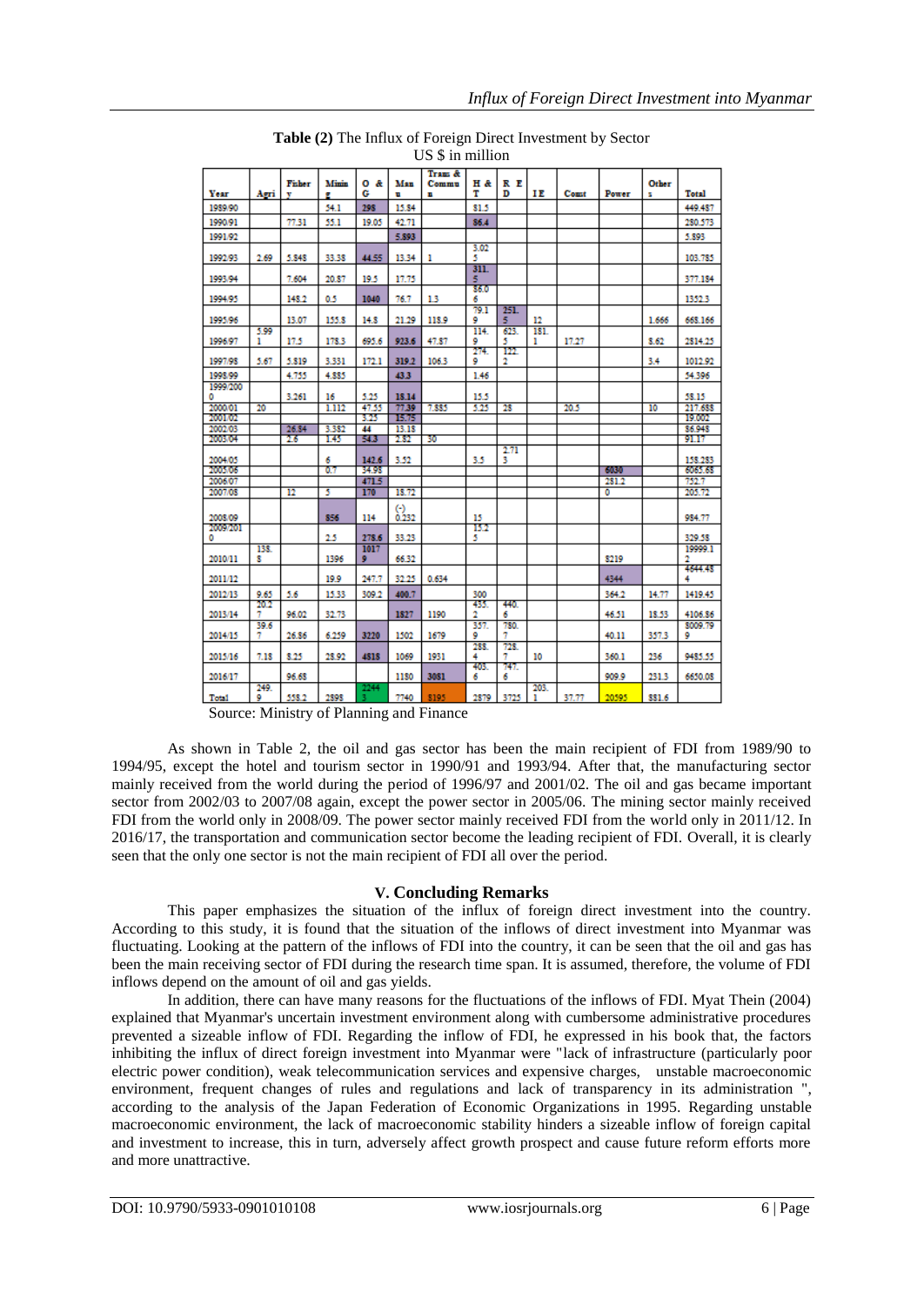Regarding frequent changes of rules and regulations, Myat Thein (2004, p.166) stated that, for instance, July 1997 regulation by the Central Bank which limits foreign remittances of foreign exchange certificate ( FECs) purchased by the kyat to US\$ 50,000 per month;

- Further regulations by the Central Bank, which further limits foreign remittances of FECs purchased by the kyat to US\$ 30,000 per month and then to US\$ 20,000 per month;
- November 2000 regulation by the Central Bank, which limits foreign remittances of FECs purchased by the kyat to US\$ 10,000 per month.

Apart from that, lack of transparency encourages corruption, and also gives rise to rumors which can be destabilizing. In short, during the period of 1989/90 and 2016/17, the factors such as Asian economic crisis, U.S federal sanctions, lack of infrastructure (particularly poor electric power condition), weak telecommunication services and expensive charges, unstable macroeconomic environment, frequent changes of rules and regulations and lack of transparency in its administration may be the reasons for the fluctuation of FDI inflows into the country. The existence of such factors may be difficult to encourage the willingness of foreign entrepreneurs to invest. If these factors fade, therefore, the inflows of direct foreign investment into Myanmar are likely to improve. The volume of FDI into Myanmar enormously increased in 2010/11; the reason may be the removal of economic sanctions at that time. In addition, if the authorities can strive to sign a large number of bilateral investment treaties (BITs), the volume of FDI inflow into the country is likely to increase. This suggestion comes from the analysis of many scholars. According to their studies, BITs has been believed by most Asian nations, especially developing economies to play an important role in helping them make their investment climate more attractive to foreign entrepreneurs. Banga (2003) and Neumayer and Spess (2005) concluded that the more BITs a country has ratified, the higher foreign investment flows into it.

In pursuing FDI–enabling policies, moreover, the country should consider giving more priority to cooperative frameworks, encourage inter-regional trade and investment linkages instead of attracting FDI individually, competitively and cooperatively arrange favorable organizations regarding the promotion of direct foreign investment. Accordingly, it can obtain more opportunities in attempting to promote the influx of direct foreign investment, and expect more favorable advantages.

#### **Acknowledgements**

I would like to extend my gratitude to Dr. Soe Win (Rector, Monywa University of Economics) and Professor Dr. Ni Ni Aung who always encourage me to write the research paper. My sincere thanks would also be extended to the authorities from respective departments who facilitated my study with indispensable facts and figures. Last but not least, I have not forgotten my entire family who are always ready to encourage and support me with all their love, kindness and goodwill at any time.

#### **References**

- [1]. Apergis, N. & Katrakidilis, C. (1998), "Does Inflation Uncertainty Matter in Foreign Direct Investment Decisions? An Empirical Investigation for Portugal, Spain and Greece," Rivista Internazionale Di Scienze Economiche E Commerciali, 45, 729-744.
- [2]. Balasubramanyam, V. N. (2001), "Foreign Direct Investment in Developing Countries: Determinants and Impact," Lancaster University.
- [3]. Bandera, V., N. and White, J., T.. (1968). US direct investment and domestic markets in Europe. Economic Internaionale, 21, 117- 133.
- [4]. Banga, R. (2003), Impact of Government Policies and Investment Agreements on FDI inflows. Working Paper No. 116, New Delhi, India.
- [5]. Culem, C., G. (1988). The locational determinants of direct investment: Among industrialized countries. Review of Economics and Statistics, 67, 297-308.
- [6]. Cushman, D. O. (1985). Real exchange rate risk, expectations, and the level of direct investment. Review of Economics and Statistics, 67, 297-308.
- [7]. Directorate of Investment and Company Administration, (2017). Special Economic Zones, The Republic of the Union of Myanmar.
- [8]. Dunning, J (1980). Toward an Electric Theory of International Production: Some Empirical Test. Journal of International Business Studies, 11, 9-31.
- [9]. Edwards, S. (1990). Capital flows, foreign direct investment, and debt-equity swaps in developing countries. NBER Working Paper 3497.
- [10]. Froot, K. A., & Stein, J. C. (1991). Exchange rates and foreign direct investment: An imperfect capital markets approach. Quarterly Journal of Economics, 106, 1191-1217.
- [11]. Horstmann, I.. and Markusen, J. (1987). Strategic Investments and the Development of Multinationals, International Economic Review, 28(1), 109-121.
- [12]. Khin Thida Nyein, (2006). Foreign Direct Investment in Myanmar, Monywa Institute of Economics 8th Anniversary Foundation Day Occasional Papers.
- [13]. Khin Thida Nyein, (2005-06, 2006-07). Some Variables which determine the influx of Foreign Direct Investment, Annual Magazine, Monywa Institute of Economics, Monywa, Myanmar.
- [14]. Kohlhagen, S. W. (1977). Exchange rate changes, profitability, and direct foreign investment. Southern Economic Journal, 44, 43- 52.
- [15]. Kravis, I., B. & Lipsey, R., E. (1982). The Location of overseas production and production for export by US multinational firms. Journal of International Economics,12, 201-23.
- [16]. Ministry of Commerce. (2006). Trade and Investment of the Union of Myanmar. The Government of the Union of Myanmar.